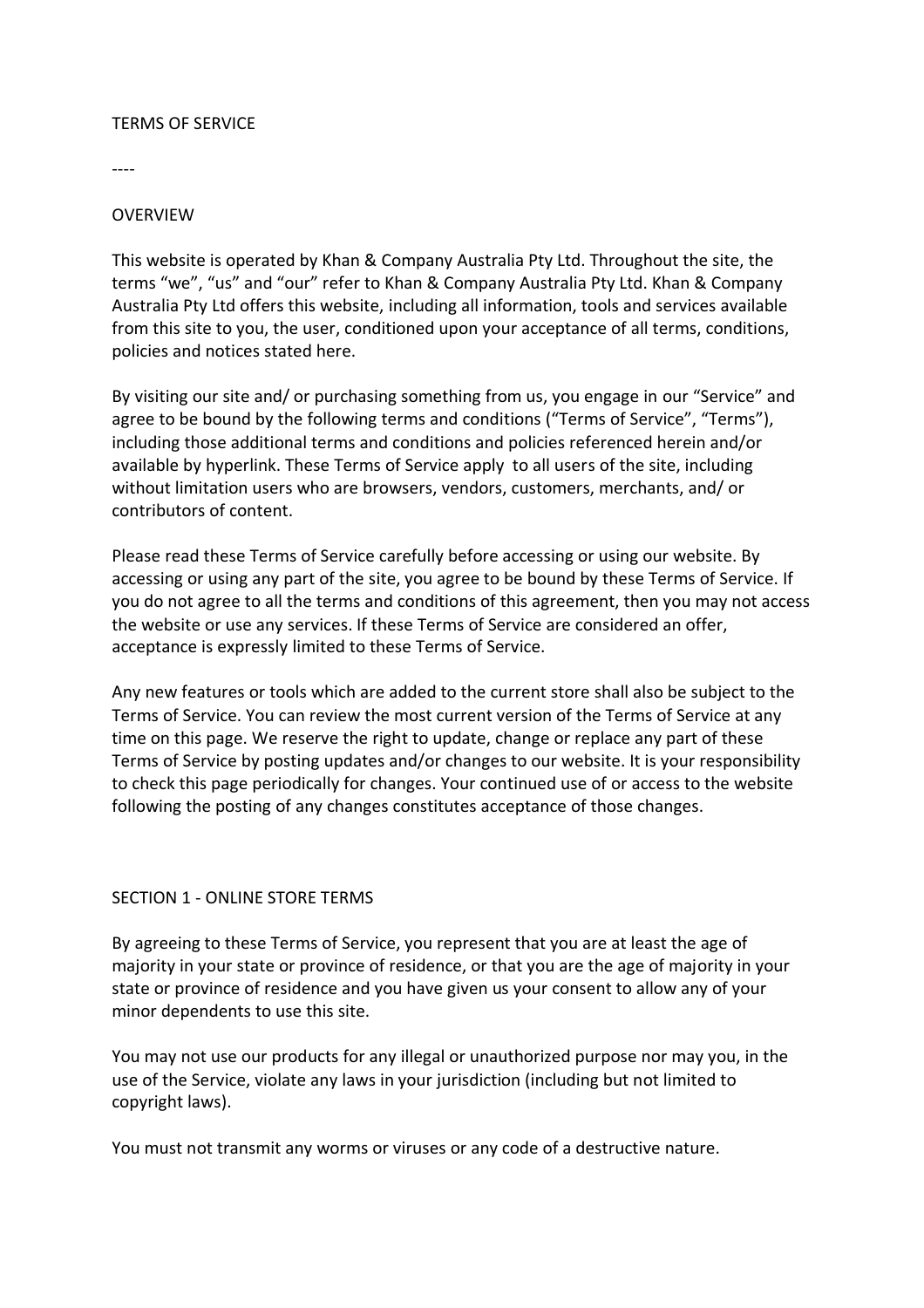A breach or violation of any of the Terms will result in an immediate termination of your Services.

# SECTION 2 - GENERAL CONDITIONS

We reserve the right to refuse service to anyone for any reason at any time.

You understand that your content (not including credit card information), may be transferred unencrypted and involve (a) transmissions over various networks; and (b) changes to conform and adapt to technical requirements of connecting networks or devices. Credit card information is always encrypted during transfer over networks.

You agree not to reproduce, duplicate, copy, sell, resell or exploit any portion of the Service, use of the Service, or access to the Service or any contact on the website through which the service is provided, without express written permission by us.

The headings used in this agreement are included for convenience only and will not limit or otherwise affect these Terms.

# SECTION 3 - ACCURACY, COMPLETENESS AND TIMELINESS OF INFORMATION

We are not responsible if information made available on this site is not accurate, complete or current. The material on this site is provided for general information only and should not be relied upon or used as the sole basis for making decisions without consulting primary, more accurate, more complete or more timely sources of information. Any reliance on the material on this site is at your own risk.

This site may contain certain historical information. Historical information, necessarily, is not current and is provided for your reference only. We reserve the right to modify the contents of this site at any time, but we have no obligation to update any information on our site. You agree that it is your responsibility to monitor changes to our site.

# SECTION 4 - MODIFICATIONS TO THE SERVICE AND PRICES

Prices for our products are subject to change without notice.

We reserve the right at any time to modify or discontinue the Service (or any part or content thereof) without notice at any time.

We shall not be liable to you or to any third-party for any modification, price change, suspension or discontinuance of the Service.

SECTION 5 - PRODUCTS OR SERVICES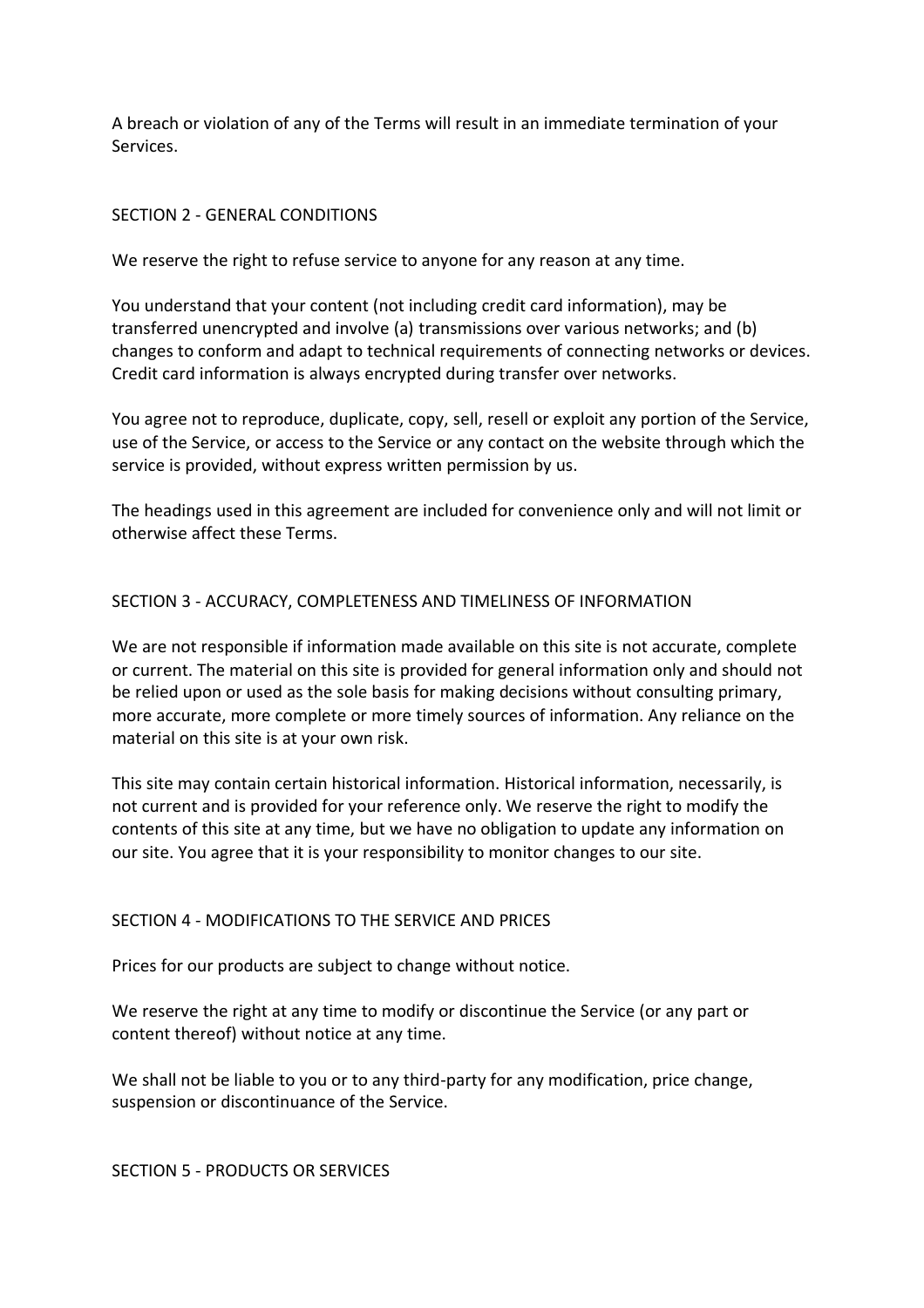Certain products or services may be available exclusively online through the website. These products or services may have limited quantities and are subject to return or exchange only according to our Return Policy.

We have made every effort to display as accurately as possible the colours and images of our products that appear at the store. We cannot guarantee that your computer monitor's display of any colour will be accurate.

We reserve the right, but are not obligated, to limit the sales of our products or Services to any person, geographic region or jurisdiction. We may exercise this right on a case-by-case basis. We reserve the right to limit the quantities of any products or services that we offer. All descriptions of products or product pricing are subject to change at anytime without notice, at the sole discretion of us. We reserve the right to discontinue any product at any time. Any offer for any product or service made on this site is void where prohibited.

# SECTION 6 - ACCURACY OF BILLING AND ACCOUNT INFORMATION

We reserve the right to refuse any order you place with us. We may, in our sole discretion, limit or cancel quantities purchased per person or per order. These restrictions may include orders placed by or under the same customer account, the same credit card, and/or orders that use the same billing and/or shipping address. In the event that we make a change to or cancel an order, we may attempt to notify you by contacting the e-mail and/or billing address/phone number provided at the time the order was made. We reserve the right to limit or prohibit orders that, in our sole judgment, appear to be placed by dealers, resellers or distributors.

You agree to provide current, complete and accurate purchase and account information for all purchases made. You agree to promptly update your account and other information, including your email address and credit card numbers and expiration dates, so that we can complete your transactions and contact you as needed.

For more detail, please review our Returns Policy.

# SECTION 7 - OPTIONAL TOOLS

We may provide you with access to third-party tools over which we neither monitor nor have any control nor input.

You acknowledge and agree that we provide access to such tools "as is" and "as available" without any warranties, representations or conditions of any kind and without any endorsement. We shall have no liability whatsoever arising from or relating to your use of optional third-party tools.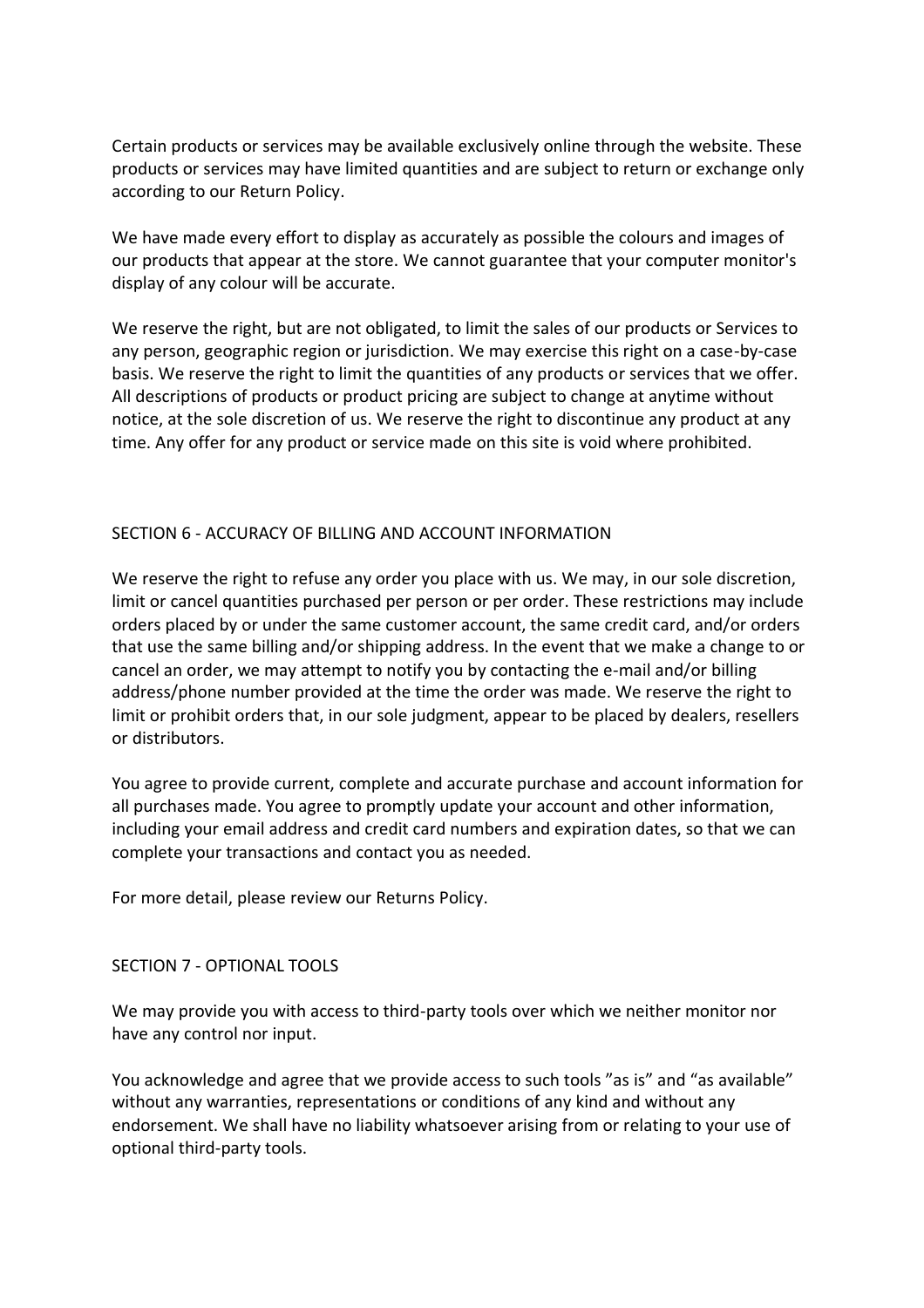Any use by you of optional tools offered through the site is entirely at your own risk and discretion and you should ensure that you are familiar with and approve of the terms on which tools are provided by the relevant third-party provider(s).

We may also, in the future, offer new services and/or features through the website (including, the release of new tools and resources). Such new features and/or services shall also be subject to these Terms of Service.

# SECTION 8 - THIRD-PARTY LINKS

Certain content, products and services available via our Service may include materials from third-parties.

Third-party links on this site may direct you to third-party websites that are not affiliated with us. We are not responsible for examining or evaluating the content or accuracy and we do not warrant and will not have any liability or responsibility for any third-party materials or websites, or for any other materials, products, or services of third-parties.

We are not liable for any harm or damages related to the purchase or use of goods, services, resources, content, or any other transactions made in connection with any third-party websites. Please review carefully the third-party's policies and practices and make sure you understand them before you engage in any transaction. Complaints, claims, concerns, or questions regarding third-party products should be directed to the third-party.

# SECTION 9 - USER COMMENTS, FEEDBACK AND OTHER SUBMISSIONS

If, at our request, you send certain specific submissions (for example contest entries) or without a request from us you send creative ideas, suggestions, proposals, plans, or other materials, whether online, by email, by postal mail, or otherwise (collectively, 'comments'), you agree that we may, at any time, without restriction, edit, copy, publish, distribute, translate and otherwise use in any medium any comments that you forward to us. We are and shall be under no obligation (1) to maintain any comments in confidence; (2) to pay compensation for any comments; or (3) to respond to any comments.

We may, but have no obligation to, monitor, edit or remove content that we determine in our sole discretion are unlawful, offensive, threatening, libelous, defamatory, pornographic, obscene or otherwise objectionable or violates any party's intellectual property or these Terms of Service.

You agree that your comments will not violate any right of any third-party, including copyright, trademark, privacy, personality or other personal or proprietary right. You further agree that your comments will not contain libellous or otherwise unlawful, abusive or obscene material, or contain any computer virus or other malware that could in any way affect the operation of the Service or any related website. You may not use a false e-mail address, pretend to be someone other than yourself, or otherwise mislead us or third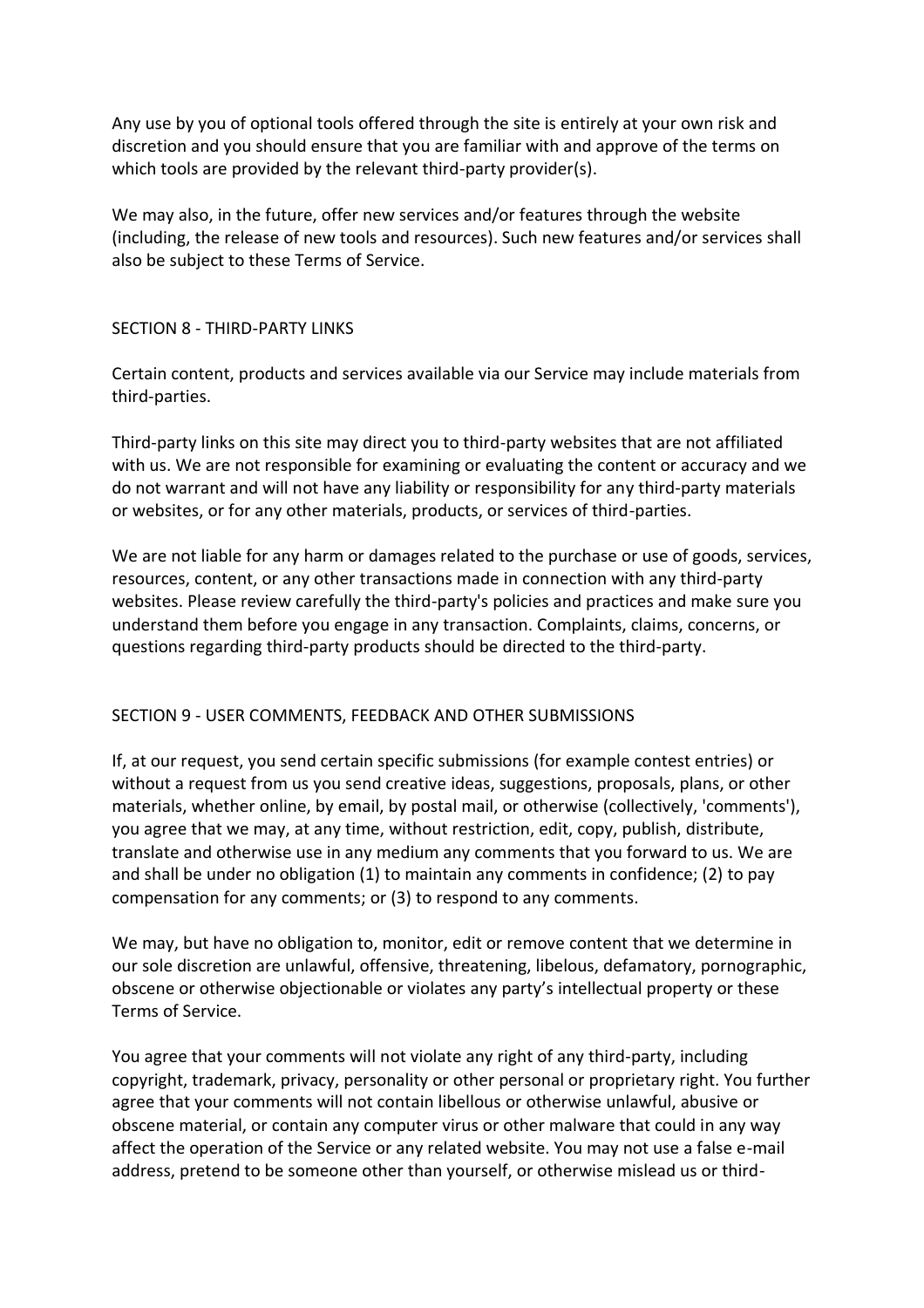parties as to the origin of any comments. You are solely responsible for any comments you make and their accuracy. We take no responsibility and assume no liability for any comments posted by you or any third-party.

# SECTION 10 - PERSONAL INFORMATION

Your submission of personal information through the store is governed by our Privacy Policy. To view our Privacy Policy.

# SECTION 11 - ERRORS, INACCURACIES AND OMISSIONS

Occasionally there may be information on our site or in the Service that contains typographical errors, inaccuracies or omissions that may relate to product descriptions, pricing, promotions, offers, product shipping charges, transit times and availability. We reserve the right to correct any errors, inaccuracies or omissions, and to change or update information or cancel orders if any information in the Service or on any related website is inaccurate at any time without prior notice (including after you have submitted your order).

We undertake no obligation to update, amend or clarify information in the Service or on any related website, including without limitation, pricing information, except as required by law. No specified update or refresh date applied in the Service or on any related website, should be taken to indicate that all information in the Service or on any related website has been modified or updated.

# SECTION 12 - PROHIBITED USES

In addition to other prohibitions as set forth in the Terms of Service, you are prohibited from using the site or its content: (a) for any unlawful purpose; (b) to solicit others to perform or participate in any unlawful acts; (c) to violate any international, federal, provincial or state regulations, rules, laws, or local ordinances; (d) to infringe upon or violate our intellectual property rights or the intellectual property rights of others; (e) to harass, abuse, insult, harm, defame, slander, disparage, intimidate, or discriminate based on gender, sexual orientation, religion, ethnicity, race, age, national origin, or disability; (f) to submit false or misleading information; (g) to upload or transmit viruses or any other type of malicious code that will or may be used in any way that will affect the functionality or operation of the Service or of any related website, other websites, or the Internet; (h) to collect or track the personal information of others; (i) to spam, phish, pharm, pretext, spider, crawl, or scrape; (j) for any obscene or immoral purpose; or (k) to interfere with or circumvent the security features of the Service or any related website, other websites, or the Internet. We reserve the right to terminate your use of the Service or any related website for violating any of the prohibited uses.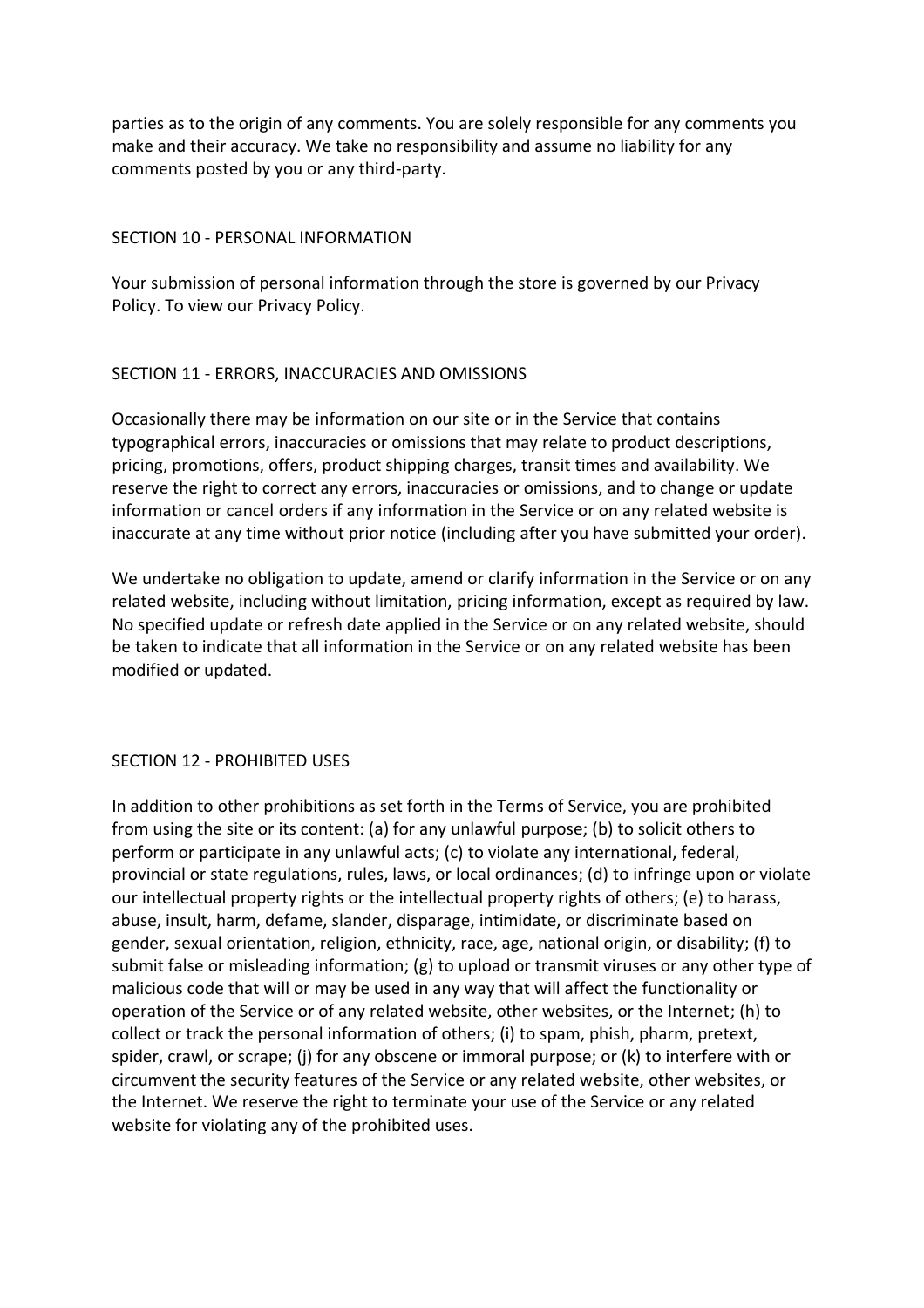# SECTION 13 - DISCLAIMER OF WARRANTIES; LIMITATION OF LIABILITY

We do not guarantee, represent or warrant that your use of our service will be uninterrupted, timely, secure or error-free.

We do not warrant that the results that may be obtained from the use of the service will be accurate or reliable.

You agree that from time to time we may remove the service for indefinite periods of time or cancel the service at any time, without notice to you.

You expressly agree that your use of, or inability to use, the service and products is at your sole risk. The service and all products and services delivered to you through the service are (except as expressly stated by us) provided 'as is' and 'as available' for your use, without any representation, warranties or conditions of any kind, either express or implied, including all implied warranties or conditions of merchantability, merchantable quality, fitness for a particular purpose, durability, title, and non-infringement.

In no case shall Khan & Company Australia Pty Ltd, our directors, officers, employees, affiliates, agents, contractors, interns, suppliers, service providers or licensors be liable for any injury, loss, claim, or any direct, indirect, incidental, punitive, special, or consequential damages of any kind, including, without limitation lost profits, lost revenue, lost savings, loss of data, replacement costs, or any similar damages, whether based in contract, tort (including negligence), strict liability or otherwise, arising from your use of any of the service or any products procured using the service, or for any other claim related in any way to your use of the service or any product, including, but not limited to, any errors or omissions in any content, or any loss or damage of any kind incurred as a result of the use of the service or any content (or product) posted, transmitted, or otherwise made available via the service, even if advised of their possibility. Because some states or jurisdictions do not allow the exclusion or the limitation of liability for consequential or incidental damages, in such states or jurisdictions, our liability shall be limited to the maximum extent permitted by law.

# SECTION 14 - INDEMNIFICATION

You agree to indemnify, defend and hold harmless Khan & Company Australia Pty Ltd and our parent, subsidiaries, affiliates, partners, officers, directors, agents, contractors, licensors, service providers, subcontractors, suppliers, interns and employees, harmless from any claim or demand, including reasonable attorneys' fees, made by any third-party due to or arising out of your breach of these Terms of Service or the documents they incorporate by reference, or your violation of any law or the rights of a third-party.

# SECTION 15 - SEVERABILITY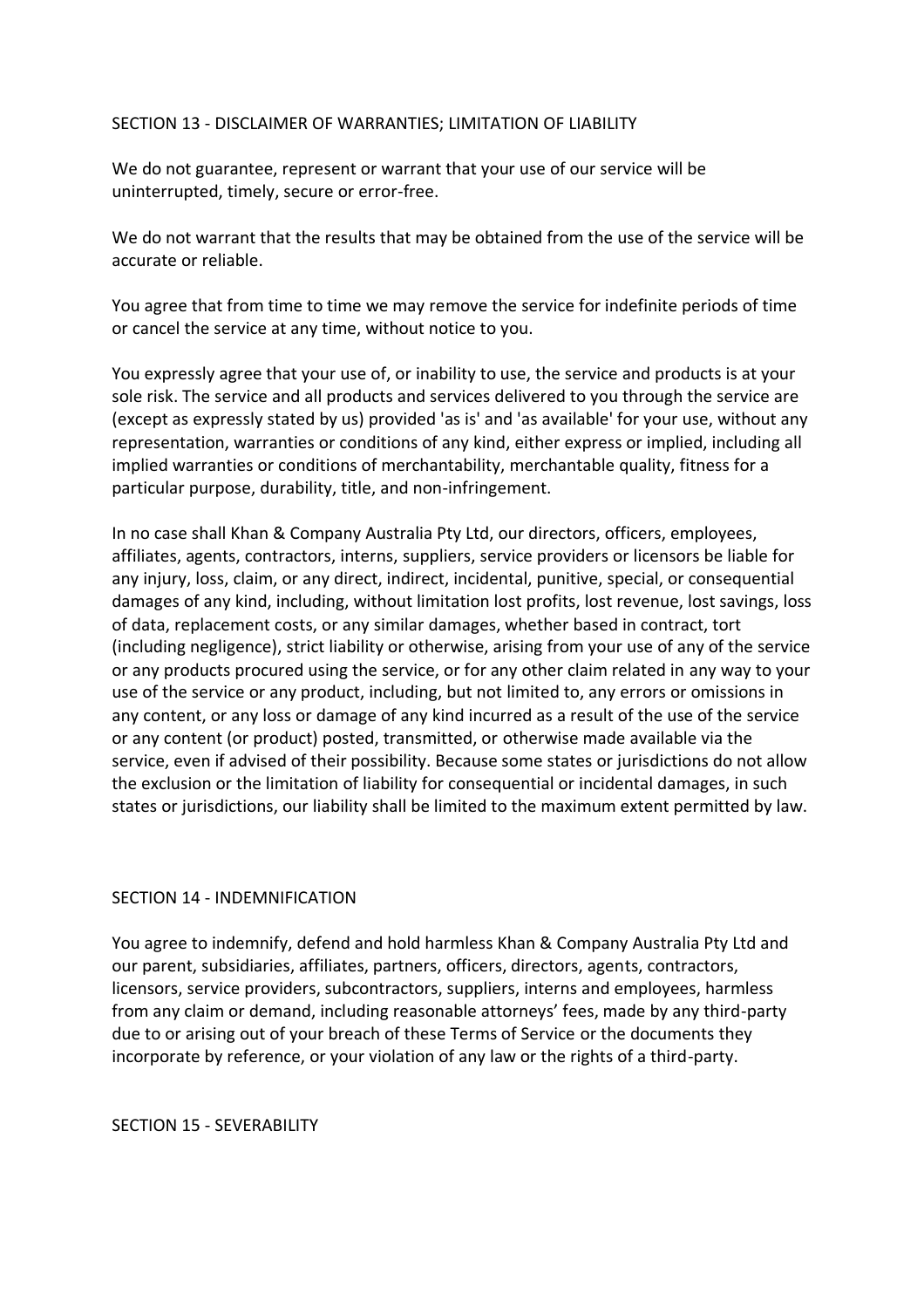In the event that any provision of these Terms of Service is determined to be unlawful, void or unenforceable, such provision shall nonetheless be enforceable to the fullest extent permitted by applicable law, and the unenforceable portion shall be deemed to be severed from these Terms of Service, such determination shall not affect the validity and enforceability of any other remaining provisions.

# SECTION 16 - TERMINATION

The obligations and liabilities of the parties incurred prior to the termination date shall survive the termination of this agreement for all purposes.

These Terms of Service are effective unless and until terminated by either you or us. You may terminate these Terms of Service at any time by notifying us that you no longer wish to use our Services, or when you cease using our site.

If in our sole judgment you fail, or we suspect that you have failed, to comply with any term or provision of these Terms of Service, we also may terminate this agreement at any time without notice and you will remain liable for all amounts due up to and including the date of termination; and/or accordingly may deny you access to our Services (or any part thereof).

# SECTION 17 - ENTIRE AGREEMENT

The failure of us to exercise or enforce any right or provision of these Terms of Service shall not constitute a waiver of such right or provision.

These Terms of Service and any policies or operating rules posted by us on this site or in respect to The Service constitutes the entire agreement and understanding between you and us and govern your use of the Service, superseding any prior or contemporaneous agreements, communications and proposals, whether oral or written, between you and us (including, but not limited to, any prior versions of the Terms of Service).

Any ambiguities in the interpretation of these Terms of Service shall not be construed against the drafting party.

#### SECTION 18 - GOVERNING LAW

These Terms of Service and any separate agreements whereby we provide you Services shall be governed by and construed in accordance with the laws.

#### SECTION 19 - CHANGES TO TERMS OF SERVICE

You can review the most current version of the Terms of Service at any time at this page.